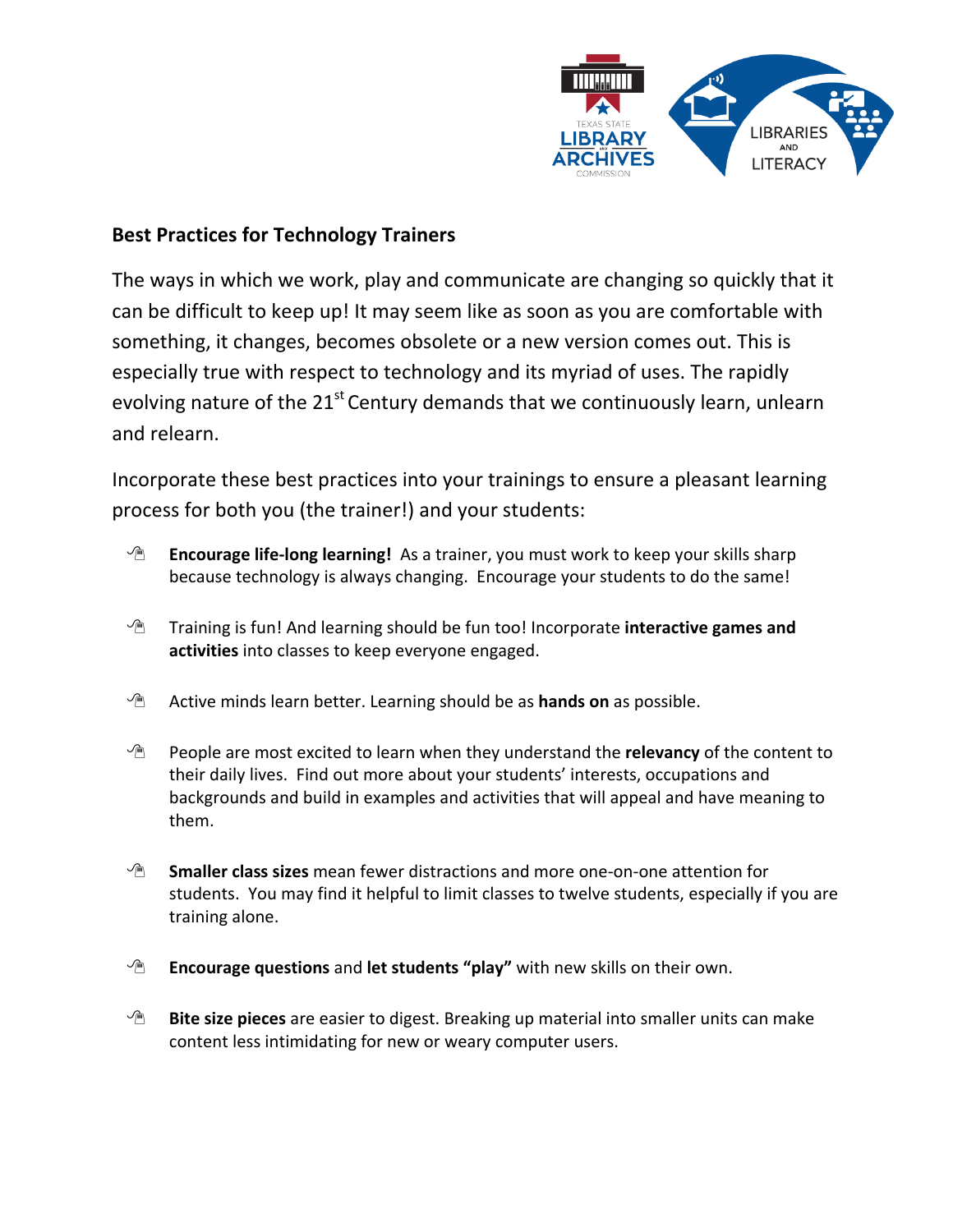- **Admit when you don't know something.** It is ok! You may even consider asking the class if someone else knows the answer. This encourages cooperative learning and participation.
- **Be flexible!** Students' needs are more important than lesson plans & time constraints.
- **<sup>A</sup> Partner up with another trainer whenever possible.** Having a second trainer can help you field questions and provide people with the one-on-one help that they want.
- Encourage students to **ask stupid questions, cheat and make mistakes!** You can even explicitly state these guidelines as "rules" at the beginning of class. This can help students feel comfortable and lighten the mood!
- **Bring in volunteers and subject matter experts**. You cannot be everything for everyone so rely on outside help when you lack expertise or are uncomfortable teaching a certain topic.

An empty class does not benefit anyone! Low class attendance can also seriously drain your morale and enthusiasm for training. As you plan and promote technology trainings to your local community, consider these best practices:

- **Assess your community's needs and wants** to determine class offerings.
- **Engage community leaders** (religious leaders, activists, politicians, small business owners, school administrators etc…) throughout the planning and promotion phases. If people feel involved in the development of a program, they are more likely to be supportive of your efforts in the future!
- $\mathcal{P}$  In low-income areas, technology is not the #1 priority. Food, shelter, jobs and education are most critical so remember that **technology really is the means to a greater end for your students!** Again- consider and emphasize **RELEVANCY** as you plan!
- **Partner with local non-profits, schools and agencies** that share your mission and target audience. Avoid competition and replication of services.
- **Do NOT assume "If you build it, they will come!"** Reaching out into the community, identifying partners outside the library and sharing your vision with others are critical to success!